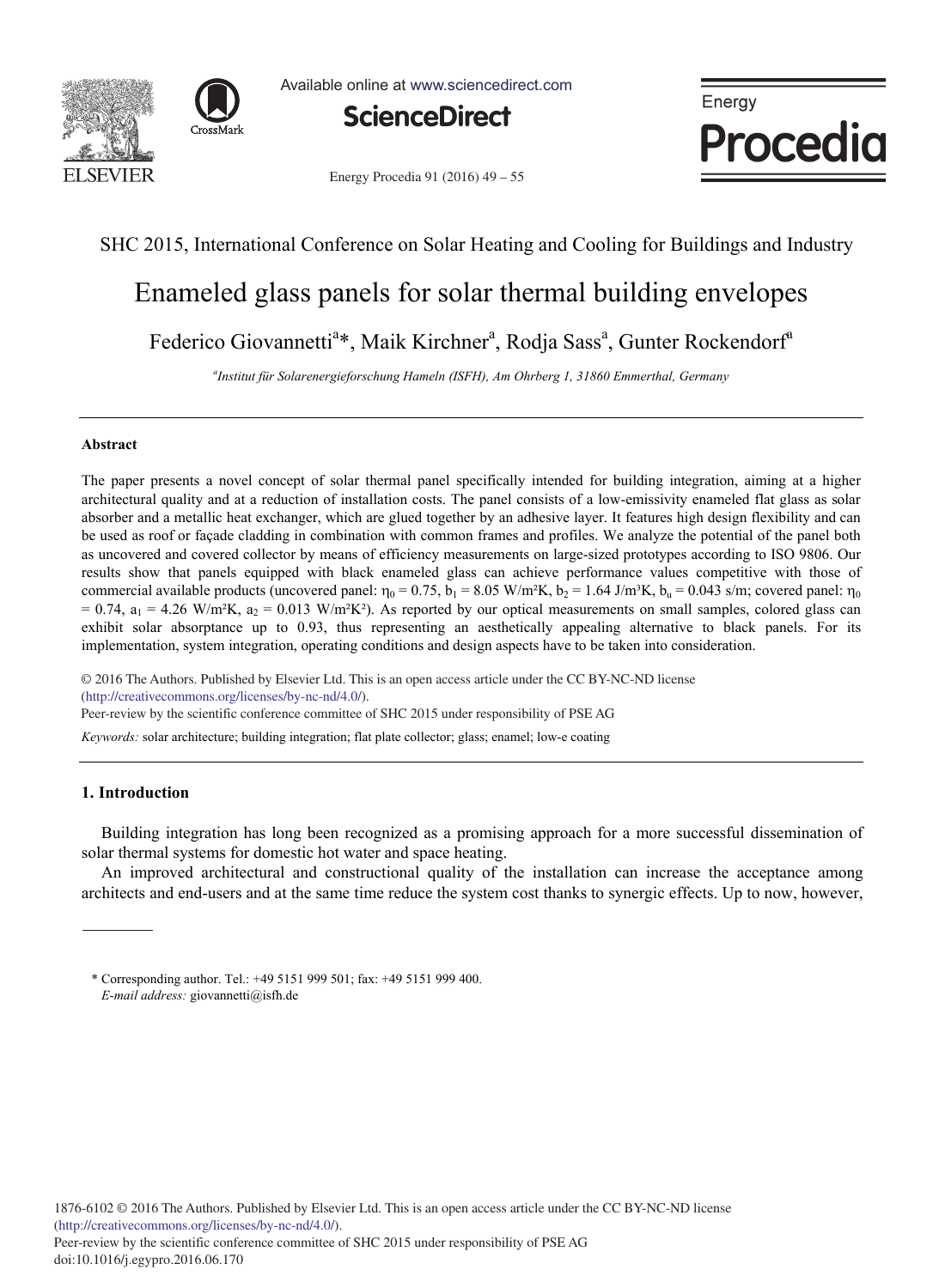building integration represents the exception in the realization of solar plants and is still far from becoming an established practice. The different motivations for that have been analyzed in detail in earlier as well as in more recent studies [1; 2]. The lack of suitable products, able to offer aesthetical quality and sufficient design freedom is identified as one of the decisive factors.

After current integration approaches the solar panel typically replaces part of the building envelope by adapting to the existing circumstances (type of construction, materials, surface finishes, colors, etc.). Many manufacturers offer their own solutions, with appropriate mounting kits, frames and covering strips. Some other solar companies have special products with modular design in their portfolio, which can be produced in a large variety of formats and sizes, thus ensuring architecturally more appealing installations [3; 4].

A second, less common approach consists in modifying the components of the building envelope themselves to enable the active use of solar energy. Examples can be found particularly in research works [5; 6; 7; 8] but also on the market [9]. This approach is technically more demanding and presupposes the definition of new scenarios in the development and marketing of the products as well as in the planning and realization of building projects, but it can open up new success chances for the solar assisted heat generation in buildings.

The paper presents a novel glass panel, which follows this second development principle and is conceived as solar thermally activated version of glazed components for façades and roofs.

## **Nomenclature**

| $ a_1 $            | heat loss coefficient (covered collectors), [W/m <sup>2</sup> K]                                                |
|--------------------|-----------------------------------------------------------------------------------------------------------------|
| $a_2$              | temperature dependent heat loss coefficient, [W/m <sup>2</sup> K <sup>2</sup> ]                                 |
| $a_{40}$           | heat loss coefficient at a temperature differential of 40 K between fluid and ambient air, [W/m <sup>2</sup> K] |
| $b_1$              | heat loss coefficient (uncovered collectors), [W/m <sup>2</sup> K]                                              |
| b <sub>2</sub>     | wind speed dependency of the heat loss coefficient, [J/m <sup>3</sup> K]                                        |
| $b_u$              | wind speed dependency of the zero heat loss efficiency, [s/m]                                                   |
| G                  | hemispherical solar irradiance in the collector plane, $\lceil W/m^2 \rceil$                                    |
| $G^"$              | hemispherical net irradiance in the collector plane, $\lceil W/m^2 \rceil$                                      |
| $T_{Air}$          | air temperature, $[°C]$                                                                                         |
| $T_{\text{Fluid}}$ | mean collector fluid temperature, [°C]                                                                          |
| $T_{\rm Sky}$      | sky temperature, $[^{\circ}C]$                                                                                  |
| $\alpha$           | solar absorptance, [-]                                                                                          |
| $\epsilon$         | thermal emittance, [-]                                                                                          |
| Iη                 | collector efficiency, [-]                                                                                       |
| $\eta_0$           | zero heat loss efficiency, [-]                                                                                  |
| Iτ                 | solar transmittance, [-]                                                                                        |
|                    |                                                                                                                 |

# **2. Concept, design and integration**

The new solar panel results from the combination of a tempered glass pane with a heat exchanger: To ensure the mechanical and thermal coupling of the two components we are investigating different approaches, but focusing on adhesive bonding (s. Figure 1).

The glass pane takes over the static and aesthetical function in the compound, but is also responsible for the absorption of the incident solar radiation: Absorption can take place either in the bulk (colored glass) or in the underside of the pane (enameled glass). The wide range of geometries, sizes, colors, patterns or surface finishes enables an almost unlimited design freedom. This ensures optimum adaptation to the architecture of the specific building, which is not the case with common commercially available solar panels. Furthermore, the glass surface exhibits a perfect planarity not yet achievable by metallic absorbers, independently of the manufacturing technology used (laser or ultrasonic welding, gluing, etc.). The application of a low emissivity (low-e) coating on the front side of the glass pane can significantly reduce the heat losses by radiation and enhance the performance of the panel, in a similar way as with spectrally selective solar absorbers. For this purpose transparent conductive coatings based on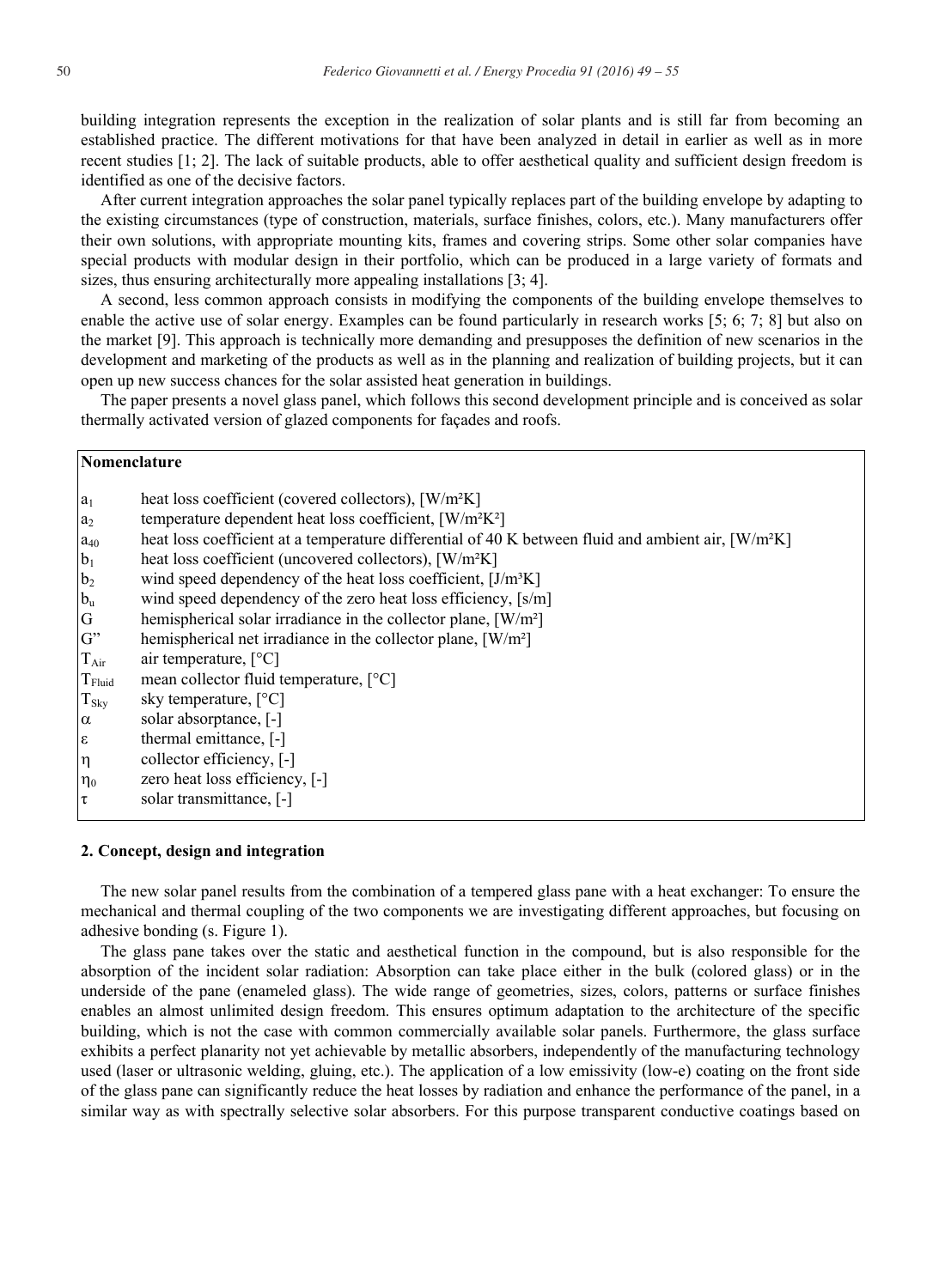metal oxides (for example indium, tin and zinc) represent the best suitable choice, as they exhibit lower optical losses and a much higher durability compared to silver coatings commonly in use for windows and glass architecture [10]. In our work, we implement indium tin oxide coatings (ITO), which were specifically developed for solar thermal applications in cooperation with the German company Euroglas during an already completed research project [11]. The separation of the two functions solar absorption (bulk or rear side) and thermal emission (front side) enables the manufacturing of selective glass panes with a predefined emittance in any color or design. This aspect furtherly distinguishes the novel glass panel from metallic solar absorbers [12].

In choosing the heat exchanger and the connection between glass pane and heat exchanger both conventional and new components can be used. Two essential requirements need to be fulfilled: On the one hand, the absorbed energy has to be effectively transferred from the low thermally conductive glass pane into the fluid. On the other, the longterm stability of the entire compound has to be ensured under the expected thermal and thermomechanical stresses during operation (maximum temperatures up to 120°C and 200°C in case of stagnation, for the uncovered and covered assembly respectively). For the heat exchanger different metallic designs have being tested, for the connection both dry and wet bonding processes. Hot lamination is taken into account as well, following a manufacturing approach commonly in use for photovoltaic modules and already proven also for photovoltaicthermal collectors. For the adhesive layer, different materials have been investigated so far: acrylates, silicones, epoxy resins and modified, temperature resistant ethylene vinyl acetate films.



Fig. 1. Large-sized prototype (1800 x 1100 mm, links) and schematic design (right) of the novel solar glass panel.

The resulting solar panel can be directly integrated into the building envelope and be operated as uncovered collector or can be processed into a multiple insulating glass, in order to produce heat at higher temperatures and thus to extend its application range.

Multiple glazed panels can be manufactured with standard equipment for the production of insulating glass, with the difference that appropriate temperature-resistant sealing materials are to be used in this case. For our investigations special thermoplastic spacers produced by the German company Kömmerling Chemische Fabrik are implemented, which had been already successfully tested in previous R&D-projects [7; 11].

The panels can be integrated as single or multiple glazed units in different ways into the building envelope: As cladding in warm and cold façades or roofs as well as opaque glazing in windows or glass constructions (s. Figure 2). For the installation conventional profiles, frames and fixing systems for glazed components (clamps, fittings, adhesives, etc.) can be advantageously used.

As part of an ongoing research project in cooperation with industry partners, our work is specifically focused on rear-ventilated frameless glass facades.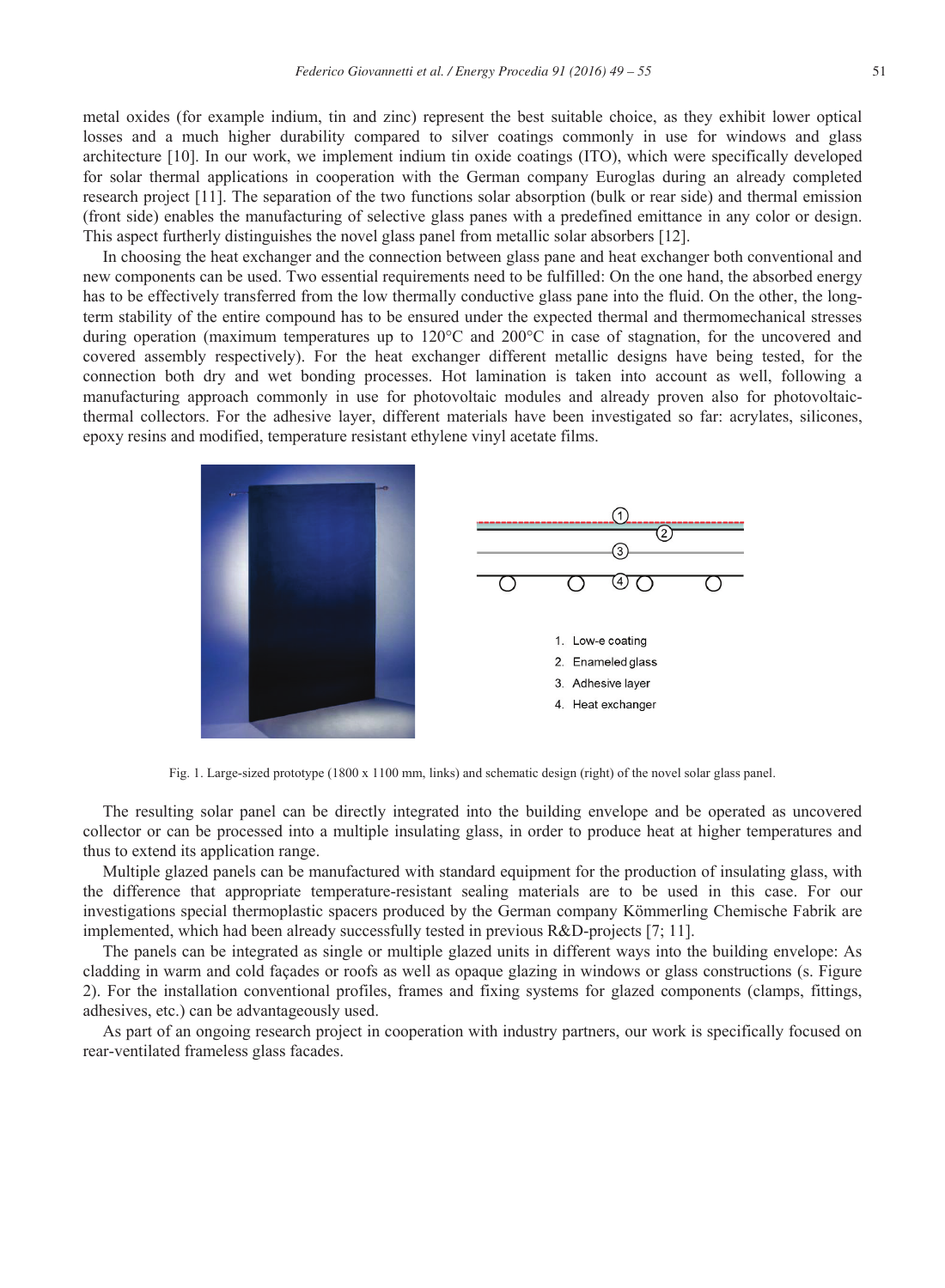

Fig. 2. Examples for the integration of the solar glass panel into the building envelope: As cladding in warm and cold façades (left, center) or as opaque glazing in windows or glass constructions (right).

### **3. Performance measurements on prototypes**

The feasibility of this concept has already been assessed in previous studies at ISFH [10]: For the first prototypes, commercially available selective glass panes (KGlass™ from Pilkington) were clamped on metallic black painted, laser welded solar absorbers. Despite the suboptimal assembly (optical losses due to the high solar reflection of the coating and to the air gap between the glass pane and the solar absorber), the achieved results could show the potential of the collector and helped identifying the required optimization steps. Based on this preliminary work, we have further developed the panel and manufactured prototypes with different designs. For the investigations documented in this paper, KGlass™ was replaced with a customized pane produced by the company Euroglas featuring full-surface opaque enamel on the underside and the selective ITO coating already mentioned in Section 2 on the front side. A composite heat exchanger consisting of copper tubes and aluminum thermally conductive sheets was attached to rear side of the glass pane with a dry bonding process.

This solar "glass absorber" exhibits very good optical properties: In a black enamel finish (color: RAL 9005) we reported a solar absorptance of 0.94  $\pm$  0.01. The thermal emittance varies between 0:20 and 0.30  $\pm$  0.02, depending on the coating design, but regardless of the enamel color. The measurements in the solar spectral range were carried out on large-sized samples with a commercial double-beam spectrometer equipped with an integrating sphere (Cary 5000 from Varian/Agilent). The measurements in the infrared spectral range were carried out on small samples with a commercial Fourier transform infrared spectrometer (Equinox 55 from Bruker) and validated on large-sized prototypes by means of thermographic methods.

The internal heat transfer coefficient  $U_{\text{int}}$ , describing the capability of the solar absorber to transfer heat from the absorber plate (in our case the glass pane) to the fluid, varies considerably depending on the design of the heat exchanger (material and geometry) and on the nature of the adhesive bond (thickness, application area and thermal conductivity). Up to now we have reported values between 15 and 60 W/m²K.

Figure 3 shows the efficiency curves of an uncovered prototype panel and commercially available products at different wind speeds. The performance data of the panel were determined by means of outdoor measurements at ISFH in accordance with the standard ISO 9806 and are summed up in Table 1.

Thanks to the design and manufacturing optimization undertaken, the conversion factor could be increased by more than 3 points with respect to the work documented in [10], up to 0.75. According to the current development status a value of about 0.80 is considered to be technically feasible. Despite the comparable solar absorptance, the conversion factor of the panel still remains significantly below that of the referenced collectors, which exhibit a very high internal heat transfer due to of their special design. The results prove the other hand the performance of the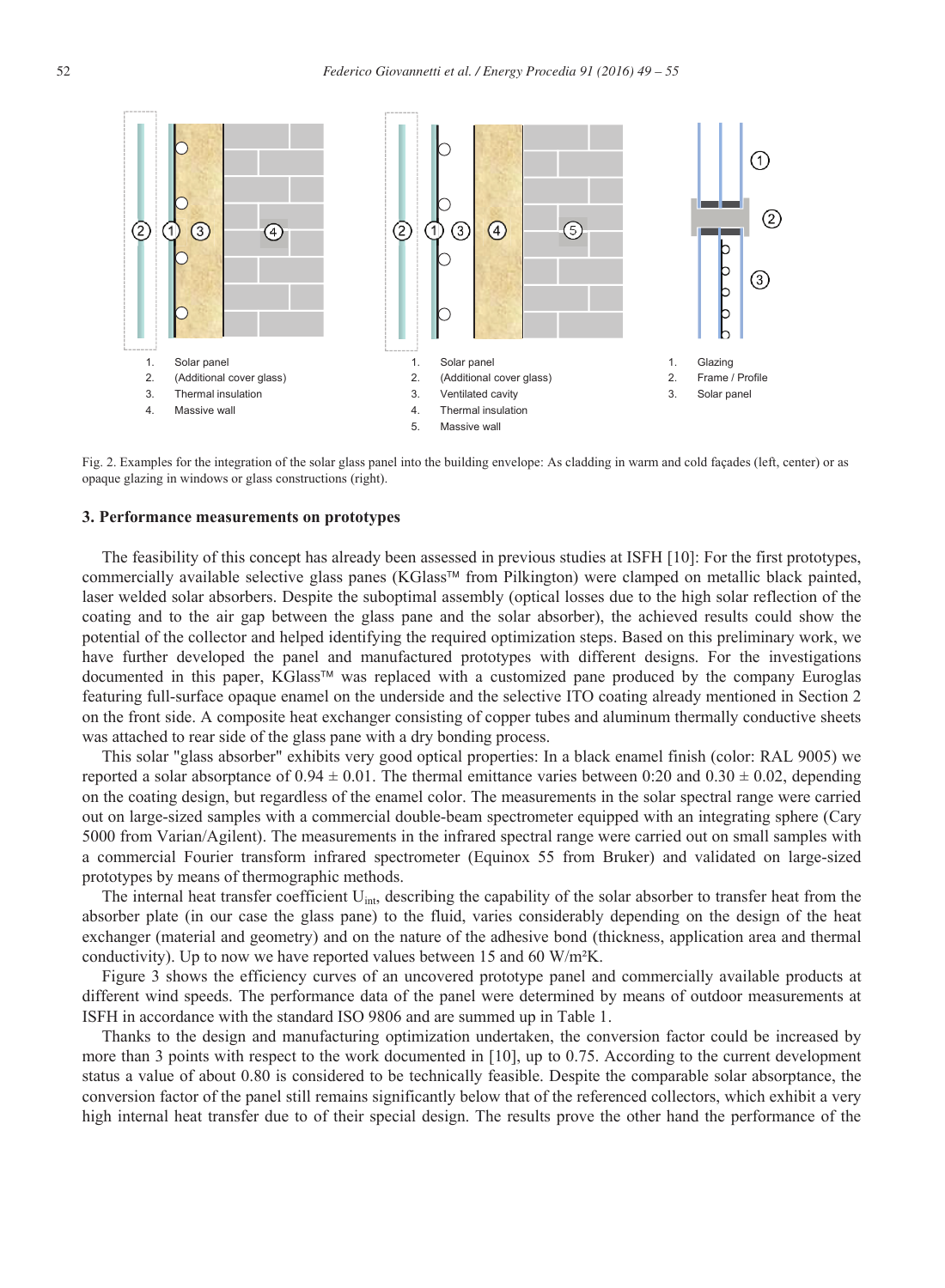



Fig. 3. Schematic design (left) and measured efficiency curves of an uncovered glass panel prototype and commercial products (right). The correspondent collector parameters are reported in Table 1. To enable the comparison between selective and non-selective collectors, the curves refer to the hemispherical solar irradiance G and not to the net irradiance G" (boundary conditions: G = 800 W/ m²; T<sub>Air</sub> = 25 ° C; T<sub>Sky</sub> = 16 ° C; collector slope  $= 45^{\circ}$ ).

Table 1. Performance data of the uncovered collectors used for the comparison, referred to the aperture area.

| Collector type                           | $\eta_0$  - | $b_n$ [s/m] | $b_1$ [W/m <sup>2</sup> K] | $b$ , [J/m <sup>3</sup> K] |
|------------------------------------------|-------------|-------------|----------------------------|----------------------------|
| Kollektor AS, Energie Solaire [14]       | 0.93        | 0.012       | 11.26                      | 2.45                       |
| Swimming pool absorber, Bomin Solar [13] | 0.91        | 0.035       | 14.14                      | 2.93                       |
| Solar glass panel (ISFH measurement)     | 0.75        | 0.043       | 8.05                       | 1.64                       |

The energetic behavior of the panel is more clearly represented in Figure 4: Here the calculated annual thermal energy output based on the collector characteristics and on predefined boundary conditions is displayed for different inlet temperatures. Compared to the high-performance product Kollektor AS from the Swiss company Energie Solaire, the glass panel shows about 20% lower energy gains, but a similar temperature dependency. Compared to the swimming pool absorber, the panel achieves similar results at an inlet temperature of 10 °C, but reports significantly higher gains at 20 °C (+ 20%) and 30 °C (+ 55%).

For building integration, panels in different colors or patterns can represent an aesthetically appealing solution. To investigate their potential, we carried out optical measurements on small, commercially available enameled glass samples. The tests, which were carried out with the equipment already mentioned in this section, reported very promising results, featuring solar absorptance values ranging between 0.73 and 0.93. Lower solar absorptance corresponds to a reduction of collector efficiency, which can to some extent be compensated by an increase of the collector area. The effectiveness of this compensation is strongly dependent not only on the specific panel properties, but also on the specific heat supply system and on the operating conditions. The economic aspects (energy savings vs. additional costs for solar thermally activated panels) should also be taken into consideration in the planning. These crucial topics are currently addressed by running system simulation studies.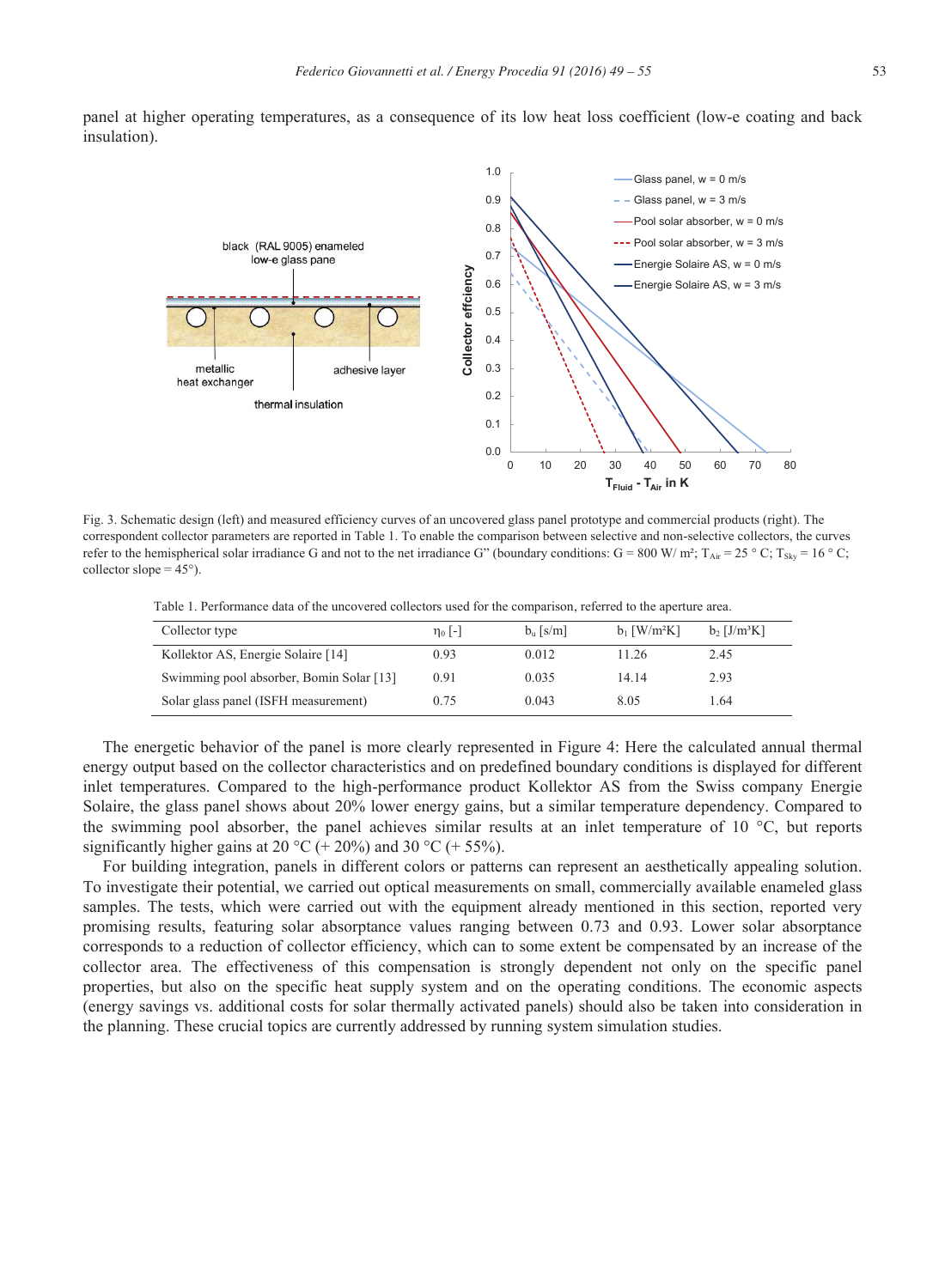

Fig. 4. Annual thermal energy output of an uncovered flat plate collector based on the new glass panel, compared to those of commercial products, at different collector inlet temperatures. The simulations were performed with the software TRNSYS on the basis of measured collector characteristics, as reported in Table 1 (weather data: Meteonorm, Zürich; collector slope: 45 °).

Figure 5 compares the efficiency curves of a covered prototype and a common, spectrally selective flat plate collector. The prototype features a low-iron glass cover (solar transmittance  $0.90 \pm 0.01$ ) and an argon-filled gap between the panes. For the measurement, the panel was mounted in a customized case with 30 mm back insulation. The collector efficiency parameters were determined at ISFH by means of indoor and outdoor tests according to ISO 9806 and are summed up in Table 2.



Fig. 5. Schematic design (left) and thermal efficiency curves of a covered flat plate collector based on the new glass absorber and a commercial product (right). The glazing unit exhibits a low-iron glass cover and is filled with argon, the collector is provided with 30 mm back insulation.

The results attest even in this case the potential of the new solar panel: The heat loss coefficient is in the range of standard flat-plate collectors, the lower conversion factor can be explained by the previously mentioned suboptimal